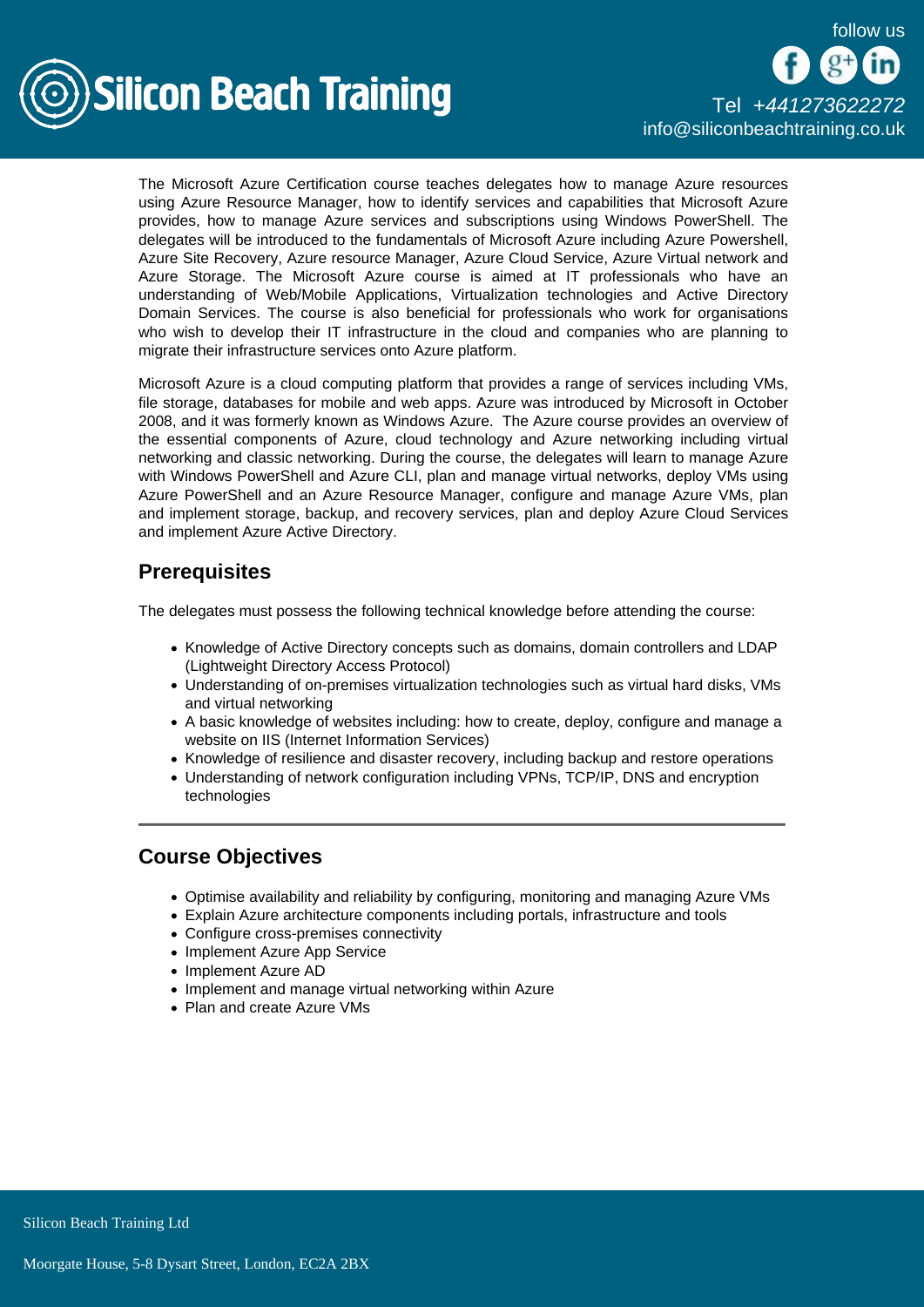

[Tel +44](tel:+441273622272)1273622272 [info@siliconbeachtraining.co.uk](/var/www/html/siliconbeachtraining.co.uk/public/mailTo:info@siliconbeachtraining.co.uk)

- Plan and implement storage, backup, and recovery services
- Deploy, configure, monitor, and diagnose cloud services
- Manage an Active Directory infrastructure in a hybrid environment
- Use Azure Automation runbooks to automate operations in Azure

### Introduction to Azure

- Overview of cloud technology
- Azure overview
- Use Azure portal to manage Azure services
- Manage Azure with Windows PowerShell
- Manage Azure with Azure CLI
- Explain Azure deployment models
- Manage and monitor Azure resources

## Implementing and managing Azure networking

- Introduction to Azure networking
- Implementing and managing virtual networks
- Configuring an Azure virtual network
- Explain Azure classic networking
- Configure cross-premises connectivity and connectivity between virtual networks in Azure

#### Implementing virtual machines

- Describe the main characteristics of Azure VMs
- Planning deployment of Azure VMs
- Use Azure PowerShell and an Azure Resource Manager template to deploy Azure VMs
- Describe classic Azure VMs

#### Managing Azure VMs

- Configure Azure VMs
- Manage disks of Azure VMs
- Manage and monitor Azure VMs
- Manage classic Azure VMs

#### Implementing Azure App Service

- Explain App Service
- Planning app deployment in App Service
- Implementing and maintaining web apps
- Configuring web apps
- Monitor the performance of web apps

Silicon Beach Training Ltd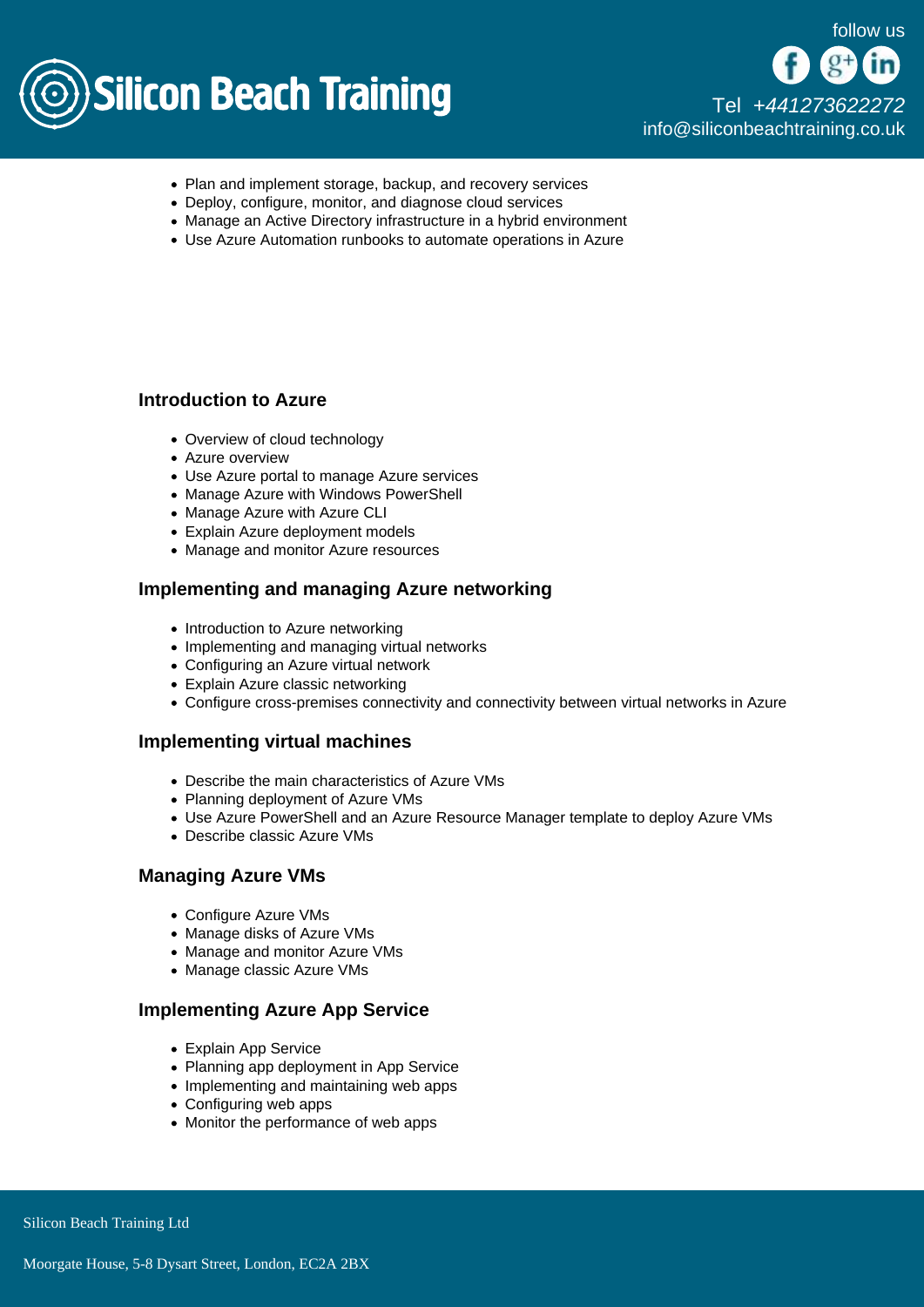

[Tel +44](tel:+441273622272)1273622272 [info@siliconbeachtraining.co.uk](/var/www/html/siliconbeachtraining.co.uk/public/mailTo:info@siliconbeachtraining.co.uk)

- Create and configure mobile apps
- Implementing Traffic Manager

Planning and implementing storage, backup, and recovery services

- Select appropriate Azure Storage options to address business needs
- Implementing and managing Azure Storage
- Implementing Azure CDNs
- Implementing Azure Backup
- Planning and implementing Azure Site Recovery

#### Implementing containers in Azure

- Implementing Windows and Linux containers in Azure
- Implementing Azure Container Service

#### Implementing Azure Cloud Services

- Planning and deploying Azure Cloud Services
- Managing and maintaining Azure Cloud Services

## Implementing Azure Active Directory

- Creating and managing Azure AD tenants
- Configure SSO for cloud applications and resources
- Implement RBAC for cloud resources
- Explain the functionality of Azure AD Premium

#### Managing an Active Directory infrastructure in a hybrid environment

- Extending an on-premises Active Directory domain to Azure IaaS
- Use Azure AD Connect to implement directory synchronization
- Implementing SSO in hybrid scenarios

#### Implementing Azure-based management and automation

- Implementing OMS
- Implementing Azure Automation
- Implementing different types of Azure Automation runbooks
- Implementing Azure Automation–based management